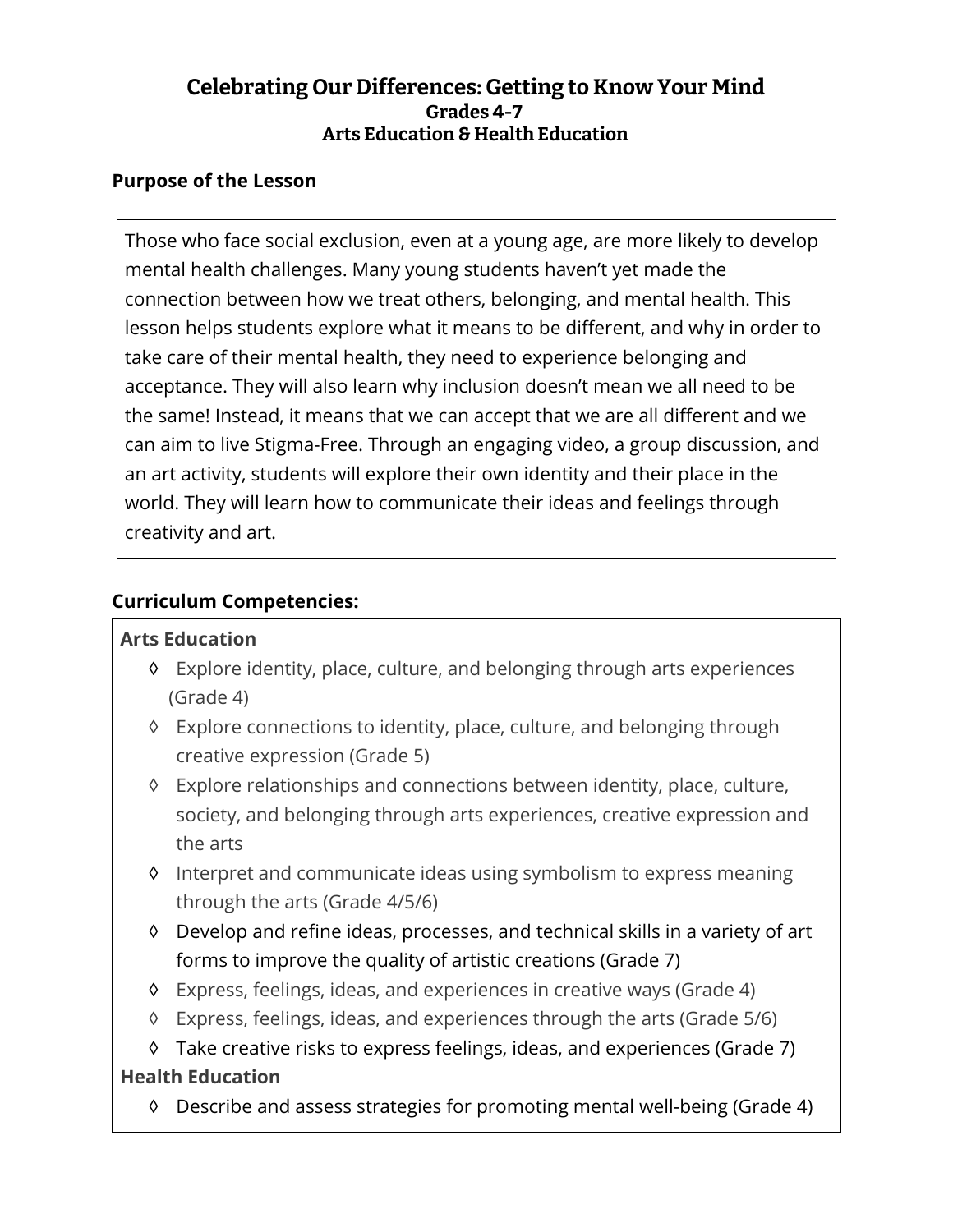◊ Describe and assess strategies for promoting mental well-being, for self and others (Grade 5/6/7)

### **First Peoples Principles of Learning:**

- ◊ Learning is holistic, reflexive, reflective, experiential, and relational (focused on connectedness, on reciprocal relationships, and a sense of place).
- ◊ Learning involves recognizing the consequences of one's actions.

### **Video**

# **[We Are All Different – and THAT'S AWESOME](https://www.youtube.com/watch?v=sQuM5e0QGLg)**

### **Guiding Questions:**

- ◊ What did you like about this video?
- ◊ What does this video teach us about being different?
- ◊ What did you learn about Autism Spectrum Disorder?
- ◊ How can we celebrate our differences more in our lives?
- ◊ How does celebrating our differences encourage belonging?
- **◊** Why is belonging important for mental health?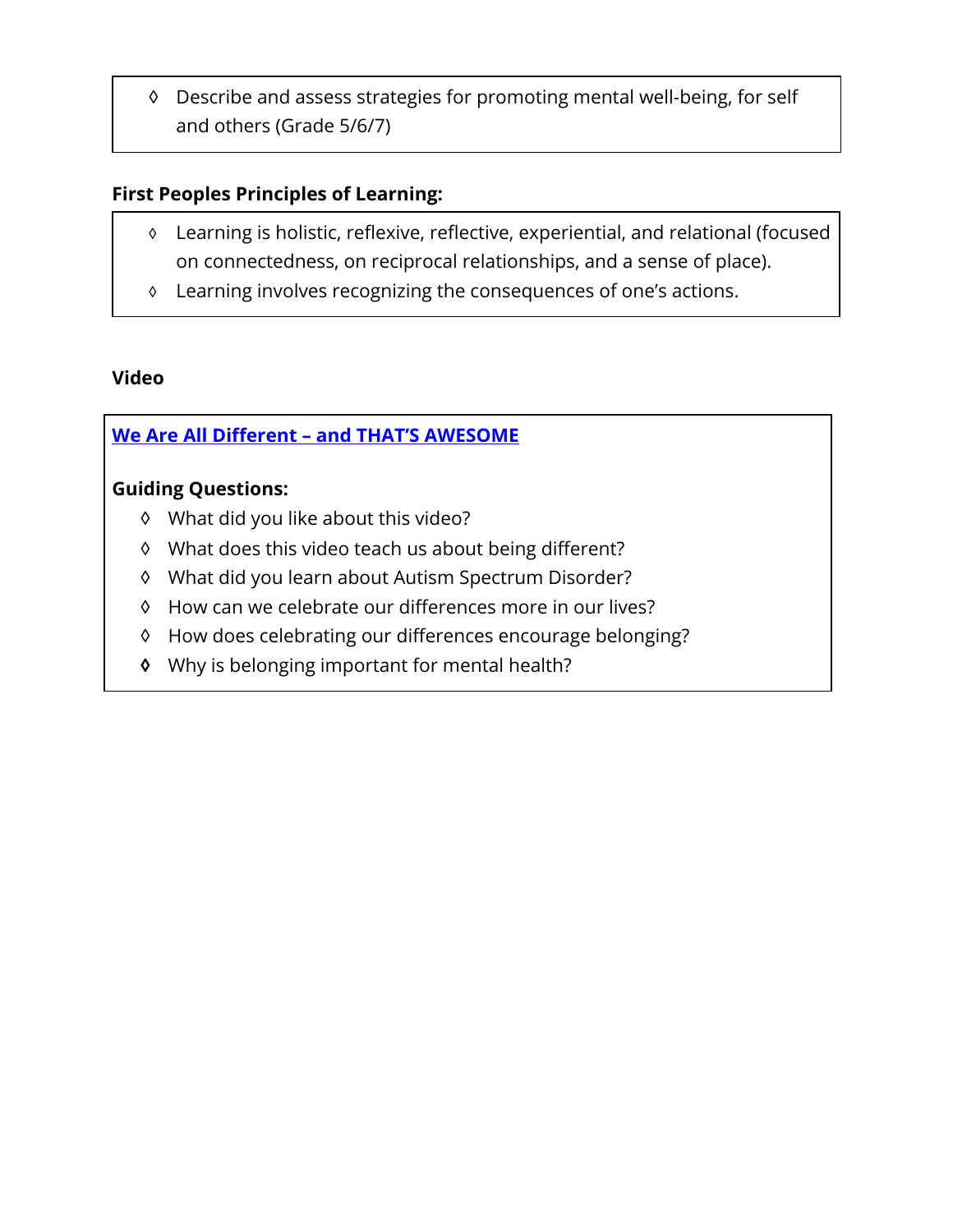## **Step-by-Step Lesson Plan**

**Preparation:** Print off the sock outline below.

1. Begin the lesson by watching the video "We Are All Different - and THAT'S AWESOME." This can be found [HERE.](https://www.youtube.com/watch?v=sQuM5e0QGLg) This awesome video features a ten-year-old who celebrates our differences and who shares about his relationship with his friend Steven, a 44-year-old man on the Autism Spectrum.

## 2. **Pause the video and use the Guiding Questions to spark discussion.**

3. Once they have watched the video, divide students into groups of 2 and use the "Think, Pair, Share" discussion strategy. Students will answer the question below first on their own, by jotting down notes or drawing on a piece of paper. They will then turn to their partner and share with them their answer to the question. Finally, students will get to go up to the board and write their answer, and their partner's.

# *Ask this question: What makes YOU different?*

**4. Discuss the curricular objectives for this lesson with your class.**

Explain to the students that we all have differences, and that is what makes us special. We each have our own strengths, and our own challenges. Also, we are all different based on our abilities, mental health, ethnicity, religion, gender, sexual orientation, etc. Ask them about the connection between belonging and their identity. How does embracing your identity help your sense of belonging, and promote positive mental health?

- 5. Ask students to put their heads on their desks and close their eyes. Then ask them: **Raise your hand if you have ever been excluded by friends or peers because of something that makes you different.**
- 6. While keeping their answers anonymous, tell the students how many of them raised their hands (most likely it will be most of them!). Explain to them that exclusion can be very difficult on someone's mental health, and we all need to make sure we try to be inclusive.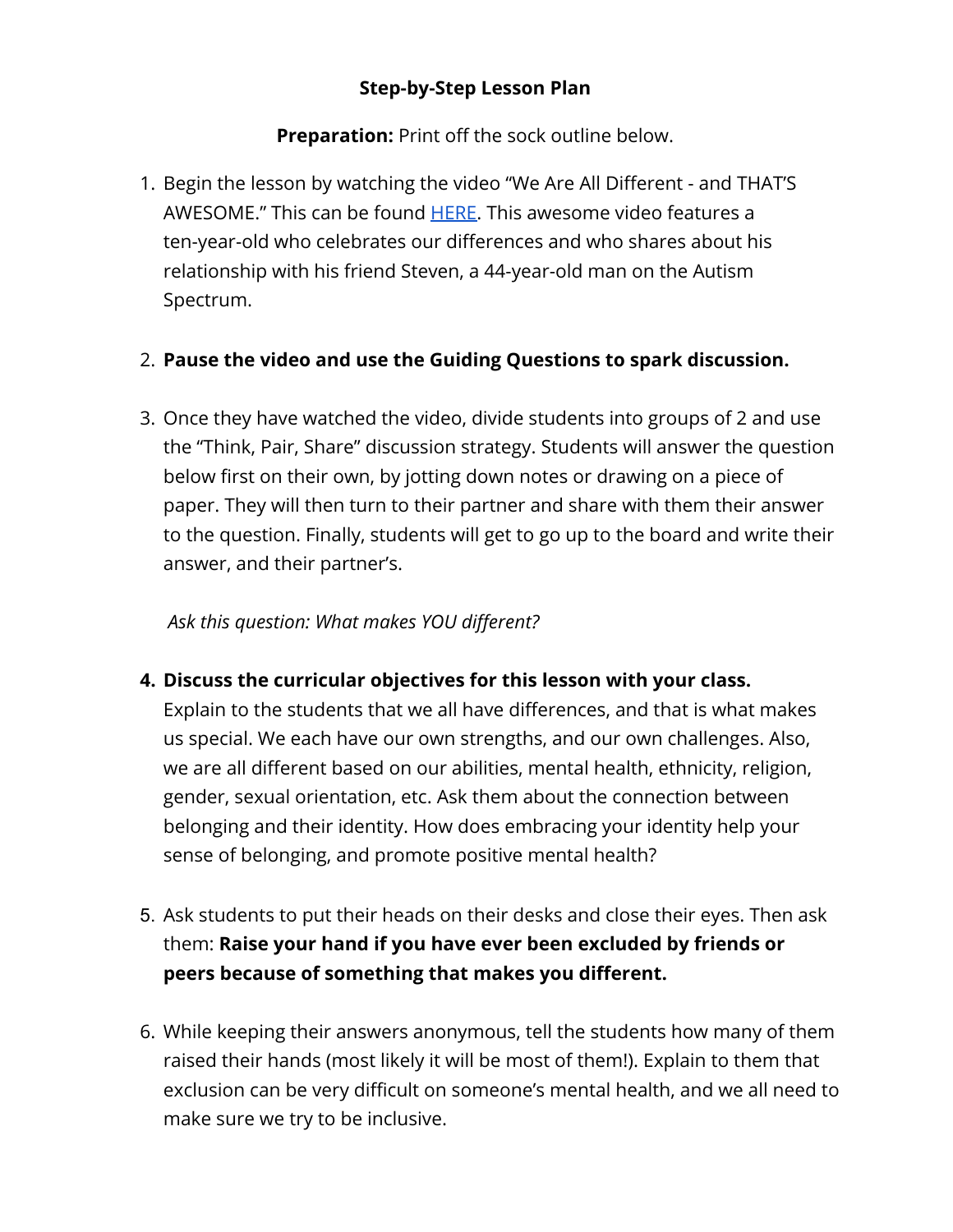7. Use the "Inclusion" Downloadable Resource in the Diverse-ability and Inclusion section of the Student Mental Health Toolkit to read to students about inclusion and the importance it has for our mental health. You can find this **HERE**. This will help students picture what inclusion really looks like, starting at school. As you go through the resource, ask the class the following questions:

# **What does inclusion mean to you? What does it look like to be open-minded? How do we understand and respect others' needs? What does accepting that we all learn in our own way promote inclusion? What does compassion mean and how do we practice it?**

8. **Follow-up Activity:** Finally, celebrate the differences of everyone in class by doing the following art activity. In the video students watched at the beginning of the lesson, Cole mentioned that he likes to wear two different pairs of socks. Students will get to decorate their own pairs of socks to represent what makes them different. (Find print out of socks below.) They can draw, make a collage, or paint their socks. Write these ideas on the board to give them some help on what to put on their socks:

> **What do you like to do? What are you good at? What is sometimes difficult for you? What makes you special?**

9. **Lesson Closure:** When students are done, hang their artwork on the wall as a representation of their differences that we celebrate! Check in with students throughout the next week about what they learned in this lesson. When you notice a student being excluded, you can now refer to this lesson! This is a good foundation to open up further discussion about racism, sexism, homophobia, and other social justice issues. Most likely they have already been exposed to these types of exclusion or discrimination, whether it be at school or on TV. Understanding the effects that exclusion can have on someone's mental health will allow students to reflect more on their actions, and be more inclusive and accepting.